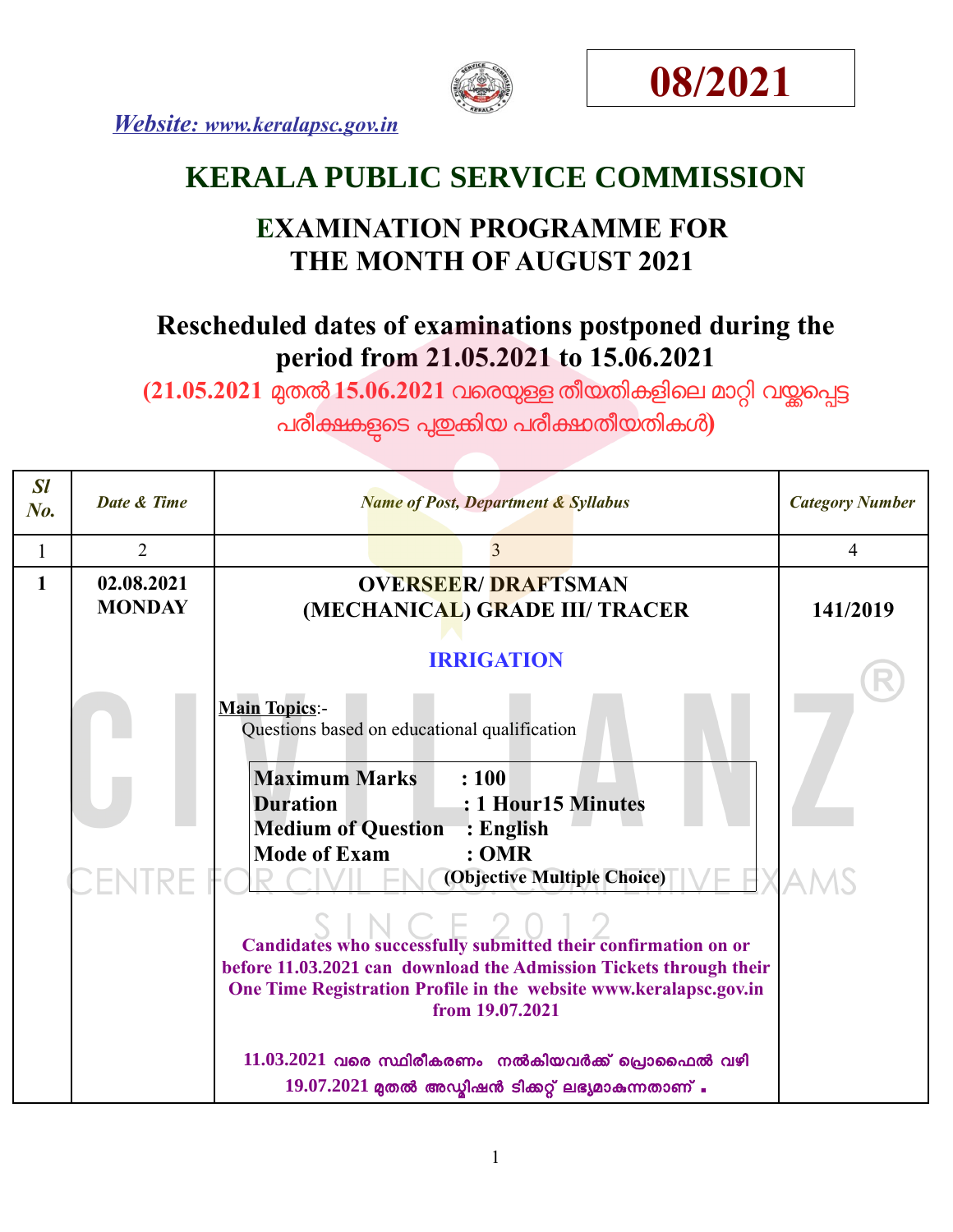| $\overline{2}$ | 02.08.2021<br><b>MONDAY</b>  | <b>DRAFTSMAN (MECHANICAL)</b>                                                                                                                                                                                                                                                                                                                                                                                                                                                                                                                                                                                                           | 146/2019   |
|----------------|------------------------------|-----------------------------------------------------------------------------------------------------------------------------------------------------------------------------------------------------------------------------------------------------------------------------------------------------------------------------------------------------------------------------------------------------------------------------------------------------------------------------------------------------------------------------------------------------------------------------------------------------------------------------------------|------------|
|                |                              | <b>KERALA AGRO MACHINERY CORPORATION</b><br><b>LIMITED</b>                                                                                                                                                                                                                                                                                                                                                                                                                                                                                                                                                                              |            |
|                |                              | Candidates who successfully submitted their confirmation on or<br>before 11.03.2021 can download the Admission Tickets through their<br>One Time Registration Profile in the website www.keralapsc.gov.in<br>from 19.07.2021<br>$11.03.2021$ വരെ സ്ഥിരീകരണം നൽകിയവർക്ക് പ്രൊഫൈൽ വഴി                                                                                                                                                                                                                                                                                                                                                     |            |
|                |                              | $19.07.2021$ മുതൽ അഡ്മിഷൻ ടിക്കറ്റ് ലഭ്യമാകുന്നതാണ്.                                                                                                                                                                                                                                                                                                                                                                                                                                                                                                                                                                                    |            |
|                |                              | <b>COMMON TEST FOR SL.NO. 1 &amp; 2</b>                                                                                                                                                                                                                                                                                                                                                                                                                                                                                                                                                                                                 |            |
| $\mathbf{3}$   | 03.08.2021<br><b>TUESDAY</b> | <b>METER READER</b>                                                                                                                                                                                                                                                                                                                                                                                                                                                                                                                                                                                                                     | 143/2019   |
|                |                              | <b>KERALA WATER AUTHORITY</b><br><b>Main Topics:-</b><br>Questions based on educational qualification<br><b>Maximum Marks</b><br>: 100<br>: 1 Hour15 Minutes<br><b>Duration</b><br><b>Medium of Question</b><br>: English<br><b>Mode of Exam</b><br>:OMR<br>(Objective Multiple Choice)<br>Candidates who successfully submitted their confirmation on or<br>before 11.03.2021 can download the Admission Tickets through their<br>One Time Registration Profile in the website www.keralapsc.gov.in<br>from 19.07.2021<br>$11.03.2021$ വരെ സ്ഥിരീകരണം നൽകിയവർക്ക് പ്രൊഫൈൽ വഴി<br>$19.07.2021$ മുതൽ അഡ്മിഷൻ ടിക്കറ്റ് ലഭ്യമാകുന്നതാണ് . | <b>AMS</b> |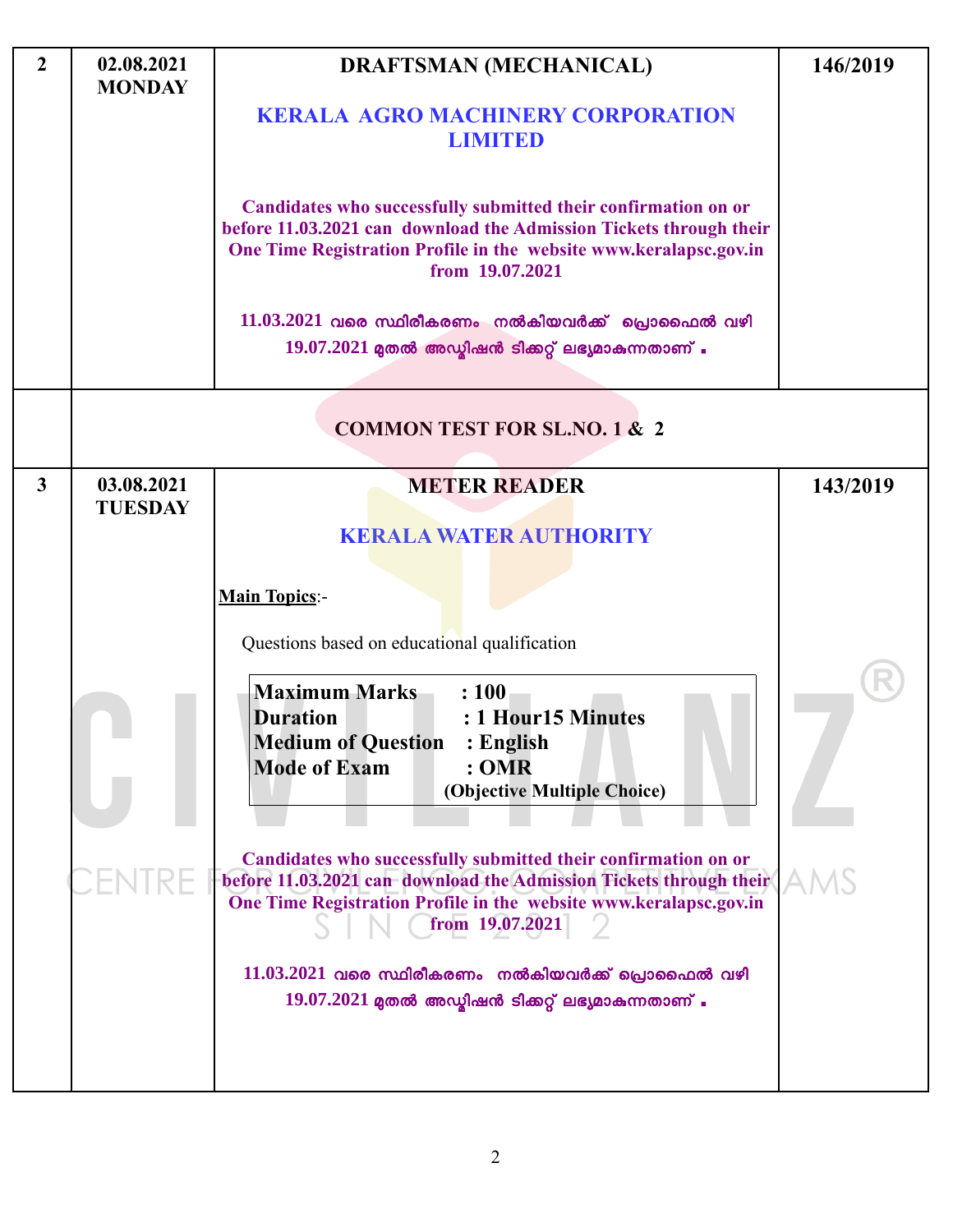| $\overline{\mathbf{4}}$ | 04.08.2021<br>WEDNESDAY       | <b>ENGINEERING ASSISTANT GRADE III</b><br><b>KERALA STATE CONSTRUCTION</b><br><b>CORPORATION LIMITED</b>                                                                                                                                                                                                                                                                                                                                                                                                                                   | 204/2019                                                                                          |
|-------------------------|-------------------------------|--------------------------------------------------------------------------------------------------------------------------------------------------------------------------------------------------------------------------------------------------------------------------------------------------------------------------------------------------------------------------------------------------------------------------------------------------------------------------------------------------------------------------------------------|---------------------------------------------------------------------------------------------------|
|                         |                               | <b>Main Topics:-</b><br>Questions based on educational qualification<br><b>Maximum Marks</b><br>: 100<br><b>Duration</b><br>: 1 Hour15 Minutes<br><b>Medium of Question : English</b><br><b>Mode of Exam</b><br>:OMR<br>(Objective Multiple Choice)<br>Candidates who successfully submitted their confirmation on or<br>before 11.03.2021 can download the Admission Tickets through their<br>One Time Registration Profile in the website www.keralapsc.gov.in<br>from 21.07.2021<br>$11.03.2021$ വരെ സ്ഥിരീകരണം നൽകിയവർക്ക് പ്രൊഫൈൽ വഴി | <b>Further details</b><br>regarding main<br>topics are<br>available in the<br>website             |
| 5                       | 05.08.2021<br><b>THURSDAY</b> | $21.07.2021$ മുതൽ അഡ്യിഷൻ ടിക്കറ്റ് ലഭ്യമാകുന്നതാണ്.<br><b>ARCHITECTURAL HEAD DRAFTSMAN</b><br><b>KERALA STATE HOUSING BOARD</b><br>Main Topics: - Questions based on educational qualification.<br>: 100<br><b>Maximum Marks</b><br><b>Duration</b><br>: 1 Hour15 Minutes<br><b>Medium of Question</b><br>$\therefore$ English<br><b>Mode of Exam</b><br>:OMR<br>(Objective Multiple Choice)                                                                                                                                              | 140/2019<br><b>Further details</b><br>regarding main<br>topics are<br>available in the<br>website |
|                         |                               | Candidates who successfully submitted their confirmation on or<br>before 11.04.2021 can download the Admission Tickets through their<br>One Time Registration Profile in the website www.keralapsc.gov.in<br>from 22.07.2021<br>$11.04.2021$ വരെ സ്ഥിരീകരണം നൽകിയവർക്ക് പ്രൊഫൈൽ വഴി<br>$22.07.2021$ മുതൽ അഡ്യിഷൻ ടിക്കറ്റ് ലഭ്യമാകുന്നതാണ് .                                                                                                                                                                                               |                                                                                                   |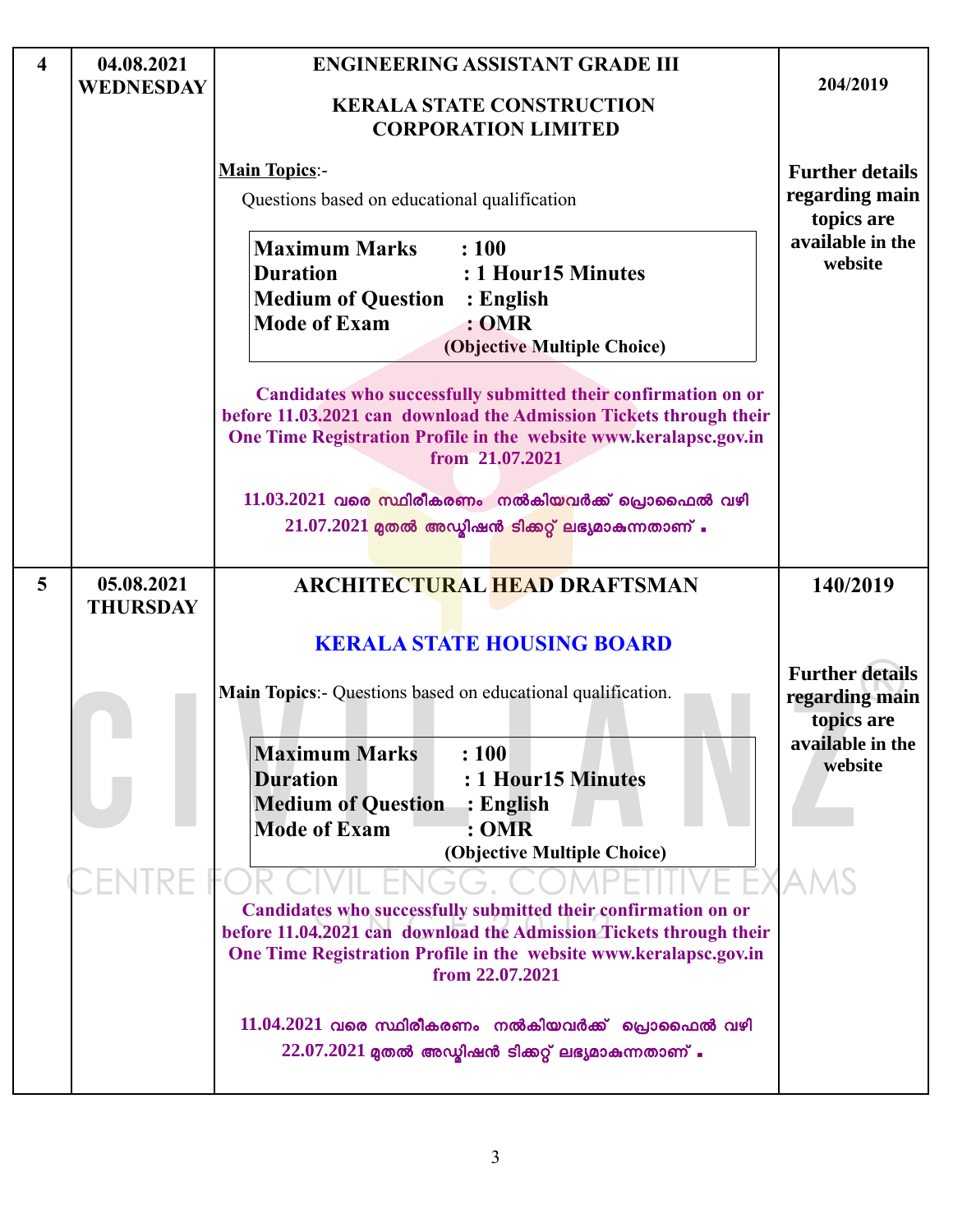| 6              | 06.08.2021<br><b>FRIDAY</b>   | <b>ASSISTANT PROFESSOR IN PHILOSOPHY</b>                                                                                                                                                                                     |                                                                                       |
|----------------|-------------------------------|------------------------------------------------------------------------------------------------------------------------------------------------------------------------------------------------------------------------------|---------------------------------------------------------------------------------------|
|                |                               | <b>KERALA COLLEGIATE EDUCATION</b>                                                                                                                                                                                           | 302/2019                                                                              |
|                |                               | Main Topics:- Questions based on educational qualification.                                                                                                                                                                  |                                                                                       |
|                |                               | <b>Maximum Marks</b><br>: 100<br><b>Duration</b><br>: 2 Hours<br><b>Medium of Question : English</b><br><b>Mode of Exam</b><br>: Descriptive<br>(Question cum Answer Booklet)                                                | <b>Further details</b><br>regarding main<br>topics are<br>available in the<br>website |
|                |                               | Candidates who successfully submitted their confirmation on or<br>before 11.04.2021 can download the Admission Tickets through their<br>One Time Registration Profile in the website www.keralapsc.gov.in<br>from 23.07.2021 |                                                                                       |
|                |                               | $11.04.2021$ വരെ സ്ഥിരീകരണം നൽകിയവർക്ക്<br>പ്രൊഫൈൽ വഴി<br>$23.07.2021$ മുതൽ അഡ്ബിഷൻ ടിക്കറ്റ് ലഭ്യമാകുന്നതാണ്.                                                                                                               |                                                                                       |
| $\overline{7}$ | 07.08.2021<br><b>SATURDAY</b> | <b>SCHEDULED CASTES DEVELOPMENT</b><br><b>OFFICER GRADE II</b>                                                                                                                                                               | 404/2017                                                                              |
|                |                               | <b>SCHEDULED CASTES DEVELOPMENT</b><br><b>DEPARTMENT</b><br><b>Main Topics:-</b>                                                                                                                                             |                                                                                       |
|                |                               | Part I - General Knowledge<br>Part II – General English<br>Part III - Simple Arithmetic                                                                                                                                      |                                                                                       |
|                |                               | <b>Maximum Marks</b><br>: 100<br>: 1 Hour15 Minutes<br><b>Duration</b><br><b>Medium of Question</b><br>: English<br><b>Mode of Exam</b><br>: OMR<br>(Objective Multiple Choice)                                              |                                                                                       |
|                |                               | Candidates who successfully submitted their confirmation on or<br>before 11.04.2021 can download the Admission Tickets through their<br>One Time Registration Profile in the website www.keralapsc.gov.in<br>from 24.07.2021 |                                                                                       |
|                |                               | $11.04.2021$ വരെ സ്ഥിരീകരണം നൽകിയവർക്ക് പ്രൊഫൈൽ വഴി<br>$24.07.2021$ മുതൽ അഡ്മിഷൻ ടിക്കറ്റ് ലഭ്യമാകുന്നതാണ്.                                                                                                                  |                                                                                       |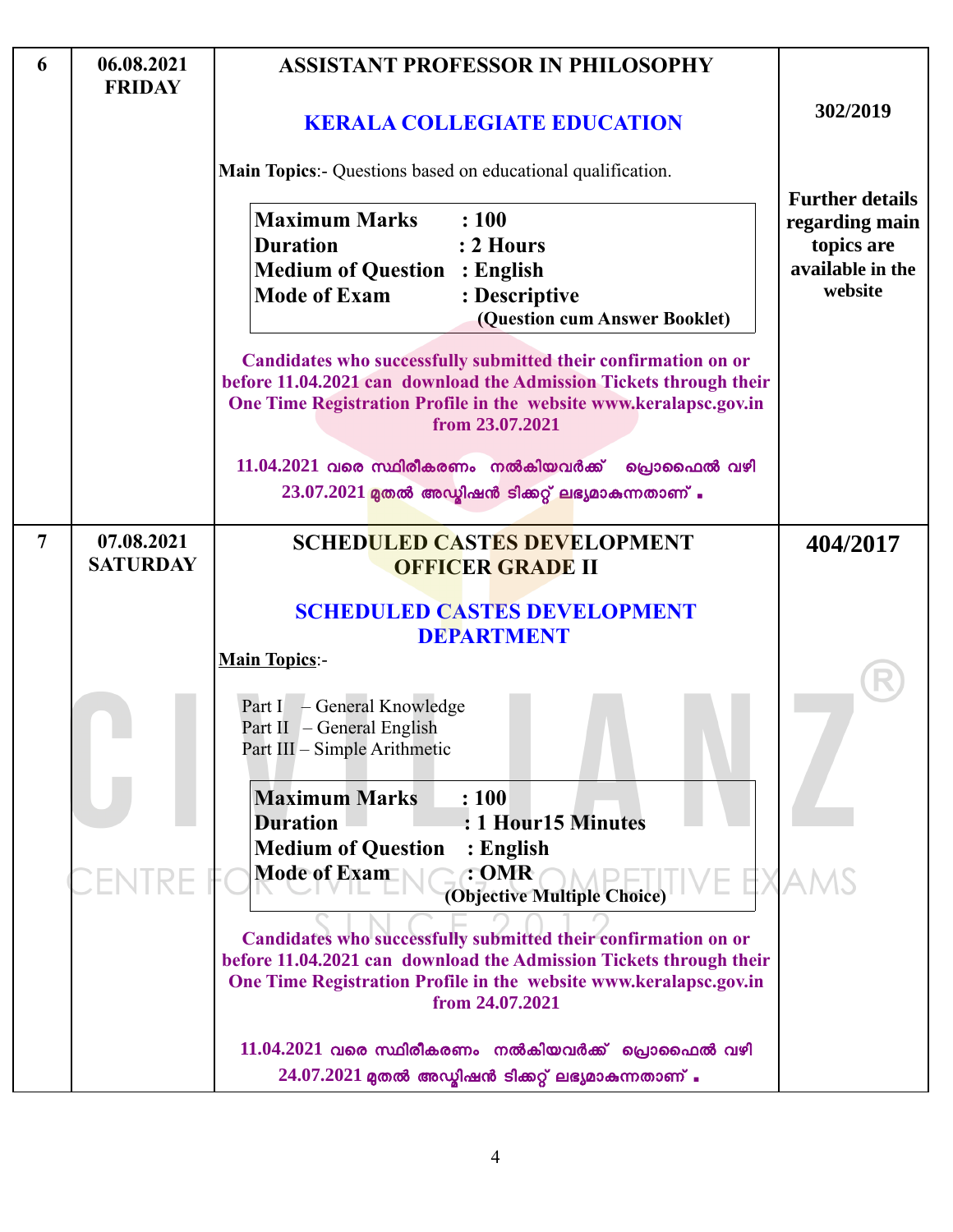| 8 | 07.08.2021<br><b>SATURDAY</b> | <b>DISTRICT MANAGER</b>                                                                                                                                                                                                                                                                                                                                                                                                                                                                                                                                                                                                                                                | 241/2018                                                                              |
|---|-------------------------------|------------------------------------------------------------------------------------------------------------------------------------------------------------------------------------------------------------------------------------------------------------------------------------------------------------------------------------------------------------------------------------------------------------------------------------------------------------------------------------------------------------------------------------------------------------------------------------------------------------------------------------------------------------------------|---------------------------------------------------------------------------------------|
|   |                               | <b>KERALA STATE DEVELOPMENT CORPORATION</b><br><b>FOR SC/ST LIMITED</b>                                                                                                                                                                                                                                                                                                                                                                                                                                                                                                                                                                                                |                                                                                       |
|   |                               | Candidates who successfully submitted their confirmation on or<br>before 11.04.2021 can download the Admission Tickets through their<br>One Time Registration Profile in the website www.keralapsc.gov.in<br>from 24.07.2021                                                                                                                                                                                                                                                                                                                                                                                                                                           |                                                                                       |
|   |                               | $11.04.2021$ വരെ സ്ഥിരീകരണം നൽകിയവർക്ക് പ്രൊഫൈൽ വഴി<br>$24.07.2021$ മുതൽ അഡ്ബിഷൻ ടിക്കറ്റ് ലഭ്യമാകുന്നതാണ്.                                                                                                                                                                                                                                                                                                                                                                                                                                                                                                                                                            |                                                                                       |
|   |                               | <b>COMMON TEST FOR SL.NO. 7 &amp; 8</b>                                                                                                                                                                                                                                                                                                                                                                                                                                                                                                                                                                                                                                |                                                                                       |
| 9 | 09.08.2021<br><b>MONDAY</b>   | <b>ASSISTANT MANAGER (MECHANICAL)</b>                                                                                                                                                                                                                                                                                                                                                                                                                                                                                                                                                                                                                                  | 003/2020                                                                              |
|   |                               | <b>TRAVANCORE TITANIUM PRODUCTS LIMITED</b><br><b>Main Topics:</b> - Questions based on educational qualification.<br><b>Maximum Marks</b><br>: 100<br>: 1 Hour15 Minutes<br><b>Duration</b><br><b>Medium of Question</b><br>: English<br><b>Mode of Exam</b><br>: OMR<br>(Objective Multiple Choice)<br>Candidates who successfully submitted their confirmation on or<br>before 11.04.2021 can download the Admission Tickets through their<br>One Time Registration Profile in the website www.keralapsc.gov.in<br>from 26.07.2021<br>S I N C E 2012<br>$11.04.2021$ വരെ സ്ഥിരീകരണം നൽകിയവർക്ക് പ്രൊഫൈൽ വഴി<br>$26.07.2021$ മുതൽ അഡ്മിഷൻ ടിക്കറ്റ് ലഭ്യമാകുന്നതാണ്. | <b>Further details</b><br>regarding main<br>topics are<br>available in the<br>website |

L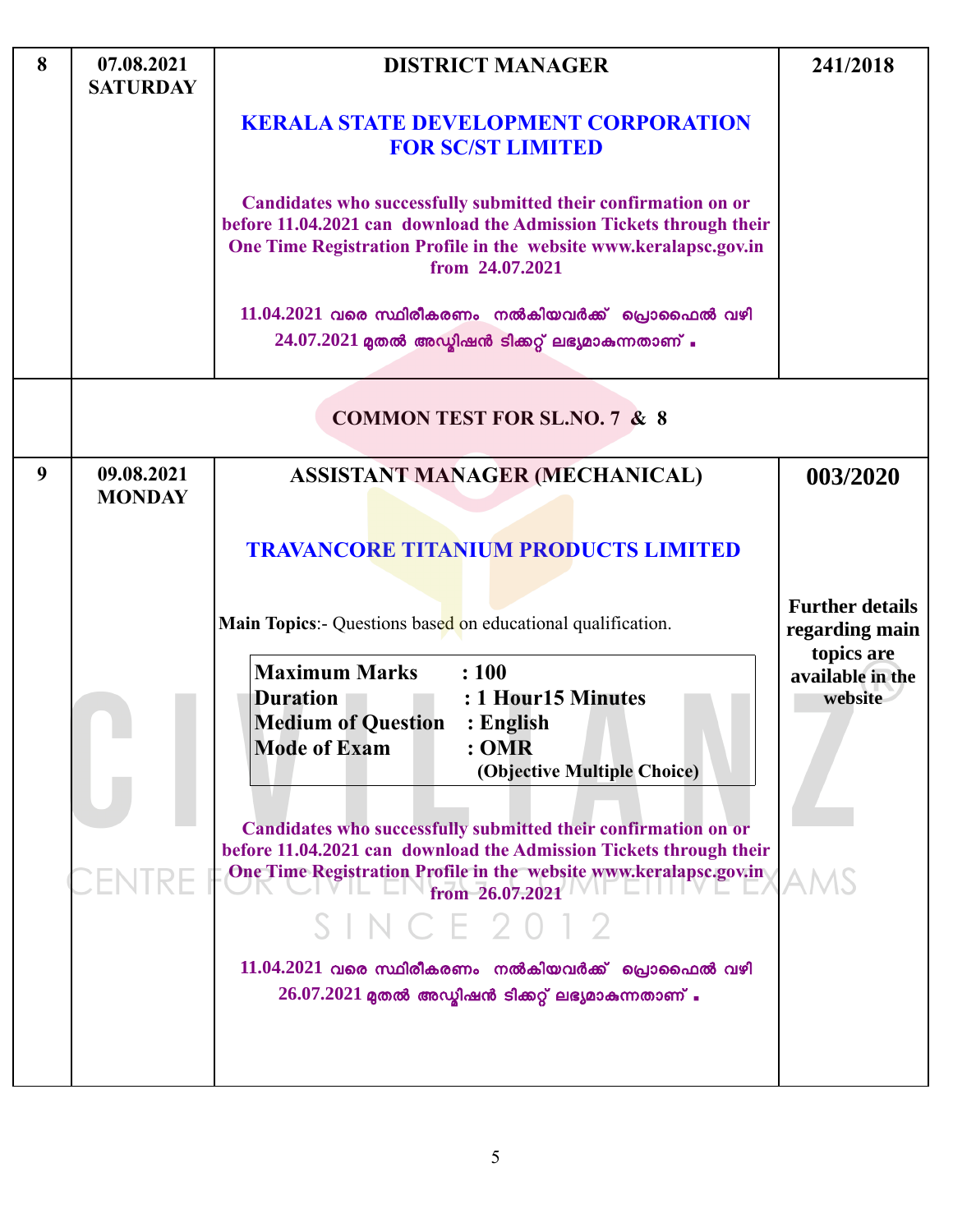| 10 | 10.08.2021<br><b>TUESDAY</b>   | <b>ASSISTANT PROFESSOR IN TRAVEL &amp; TOURISM</b>                                                                                                                                                                           | 291/2019                                         |
|----|--------------------------------|------------------------------------------------------------------------------------------------------------------------------------------------------------------------------------------------------------------------------|--------------------------------------------------|
|    |                                | <b>KERALA COLLEGIATE EDUCATION</b>                                                                                                                                                                                           | <b>Further details</b>                           |
|    |                                | Main Topics:- Questions based on educational qualification.                                                                                                                                                                  | regarding main<br>topics are<br>available in the |
|    |                                | <b>Maximum Marks</b><br>: 100<br><b>Duration</b><br>: 2 Hours<br><b>Medium of Question : English</b><br><b>Mode of Exam</b><br>: Descriptive<br>(Question cum Answer Booklet)                                                | website                                          |
|    |                                | Candidates who successfully submitted their confirmation on or<br>before 11.04.2021 can download the Admission Tickets through their<br>One Time Registration Profile in the website www.keralapsc.gov.in<br>from 27.07.2021 |                                                  |
|    |                                | $11.04.2021$ വരെ സ്ഥിരീകരണം നൽകിയവർക്ക് പ്രൊഫൈൽ വഴി<br>$27.07.2021$ മുതൽ അഡ്മിഷൻ ടിക്കറ്റ് ലഭ്യമാകുന്നതാണ് .                                                                                                                 |                                                  |
| 11 | 11.08.2021<br><b>WEDNESDAY</b> | <b>JUNIOR INSTRUCTOR</b><br>(SECRETARIAL PRACTICE- ENGLISH)                                                                                                                                                                  | 297/2018                                         |
|    |                                | <b>(SR FROM AMONG SC/ST)</b>                                                                                                                                                                                                 |                                                  |
|    |                                | <b>INDUSTRIAL TRAINING</b>                                                                                                                                                                                                   | <b>Further details</b>                           |
|    |                                | Main Topics:- Questions based on educational qualification.                                                                                                                                                                  | regarding main<br>topics are<br>available in the |
|    |                                | : 100<br><b>Maximum Marks</b><br><b>Duration</b><br>: 1 Hour15 Minutes<br><b>Medium of Question</b><br>$\div$ English<br><b>Mode of Exam</b><br>: <b>OMR</b>                                                                 | website                                          |
|    |                                | (Objective Multiple Choice)                                                                                                                                                                                                  |                                                  |
|    |                                | Candidates who successfully submitted their confirmation on or<br>before 11.04.2021 can download the Admission Tickets through their<br>One Time Registration Profile in the website www.keralapsc.gov.in<br>from 28.07.2021 |                                                  |
|    |                                | $11.04.2021$ വരെ സ്ഥിരീകരണം നൽകിയവർക്ക് പ്രൊഫൈൽ വഴി<br>$28.07.2021$ മുതൽ അഡ്മിഷൻ ടിക്കറ്റ് ലഭ്യമാകുന്നതാണ് .                                                                                                                 |                                                  |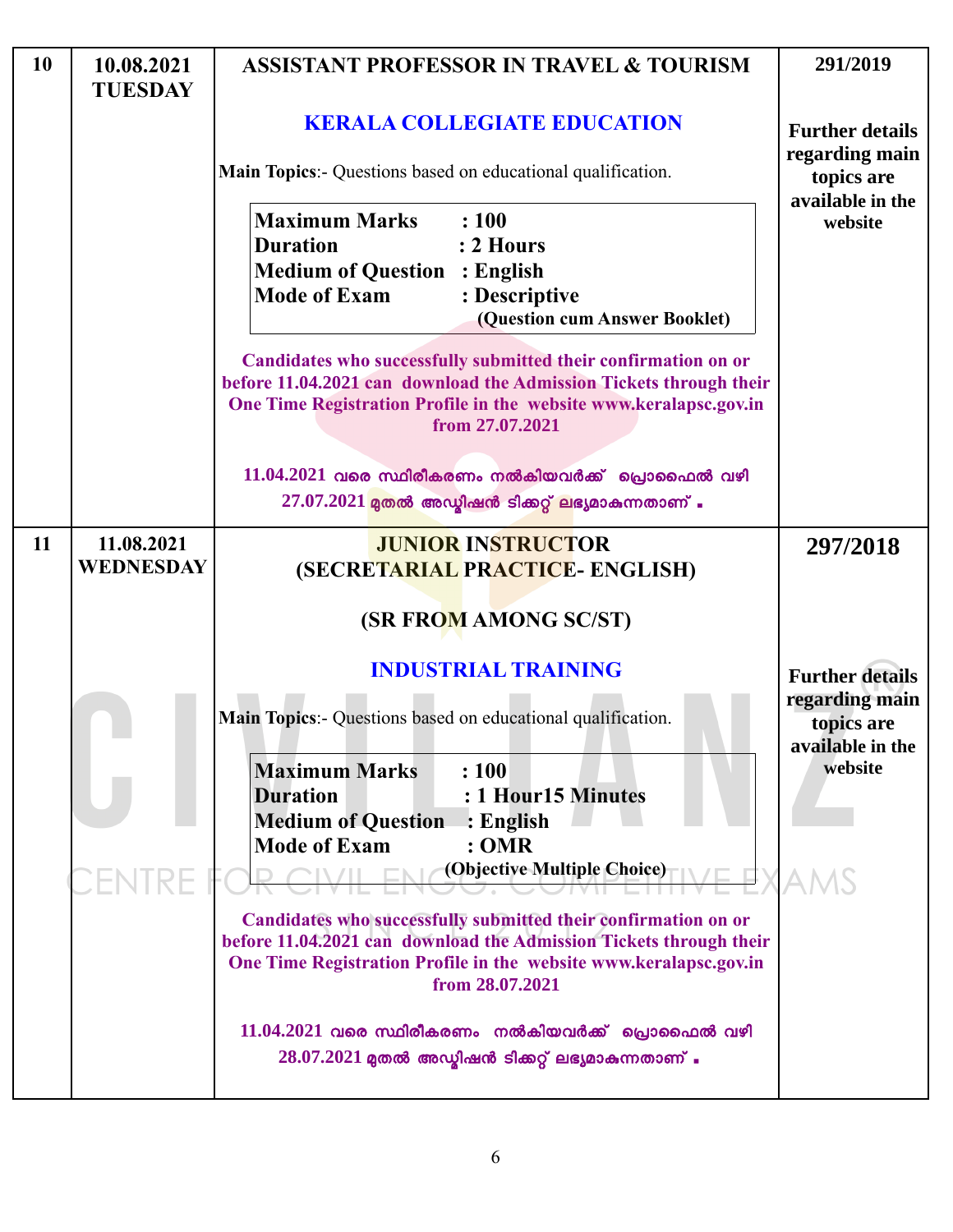| 12 | 12.08.2021<br><b>THURSDAY</b> | HIGH SCHOOL ASSISTANT (TAMIL)                                                                                                                                                                                                                                 | 654/2017                                                                   |
|----|-------------------------------|---------------------------------------------------------------------------------------------------------------------------------------------------------------------------------------------------------------------------------------------------------------|----------------------------------------------------------------------------|
|    |                               | <b>EDUCATION</b>                                                                                                                                                                                                                                              | TVM                                                                        |
|    |                               | <b>IDK</b>                                                                                                                                                                                                                                                    |                                                                            |
|    |                               | : 100<br><b>Maximum Marks</b><br><b>Duration</b><br>: 1 Hour15 Minutes<br>Medium of Question : Part I & II - English<br>Part III - Tamil<br><b>Mode of Exam</b><br>: <b>OMR</b><br>(Objective Multiple Choice)                                                |                                                                            |
|    |                               | Candidates who successfully submitted their confirmation on or<br>before 11.04.2021 can download the Admission Tickets through their<br>One Time Registration Profile in the website www.keralapsc.gov.in<br>from 29.07.2021                                  |                                                                            |
|    |                               | $11.04.2021$ വരെ സ്ഥിരീകരണം നൽകിയവർക്ക് പ്രൊഫൈൽ വഴി<br>$29.07.2021$ മുതൽ അഡ്ബിഷൻ ടിക്കറ്റ് ലഭ്യമാകുന്നതാണ്.                                                                                                                                                   |                                                                            |
| 13 | 13.08.2021<br><b>FRIDAY</b>   | <b>ASSISTANT PROFESSOR IN TAMIL</b>                                                                                                                                                                                                                           | 286/2019                                                                   |
|    |                               | <b>KERALA COLLEGIATE EDUCATION</b><br>Main Topics:- Questions based on educational qualification.                                                                                                                                                             | <b>Further details</b><br>regarding main<br>topics are<br>available in the |
|    |                               | <b>Maximum Marks</b><br>: 100<br>: 2 Hours<br><b>Duration</b><br>: Tamil<br><b>Medium of Question</b><br><b>Mode of Exam</b><br>: Descriptive                                                                                                                 | website                                                                    |
|    |                               | (Question cum Answer Booklet)<br>Candidates who successfully submitted their confirmation on or<br>before 11.04.2021 can download the Admission Tickets through their<br>One Time Registration Profile in the website www.keralapsc.gov.in<br>from 30.07.2021 |                                                                            |
|    |                               | $11.04.2021$ വരെ സ്ഥിരീകരണം നൽകിയവർക്ക് പ്രൊഫൈൽ വഴി<br>$30.07.2021$ മുതൽ അഡ്മിഷൻ ടിക്കറ്റ് ലഭ്യമാകുന്നതാണ് .                                                                                                                                                  |                                                                            |